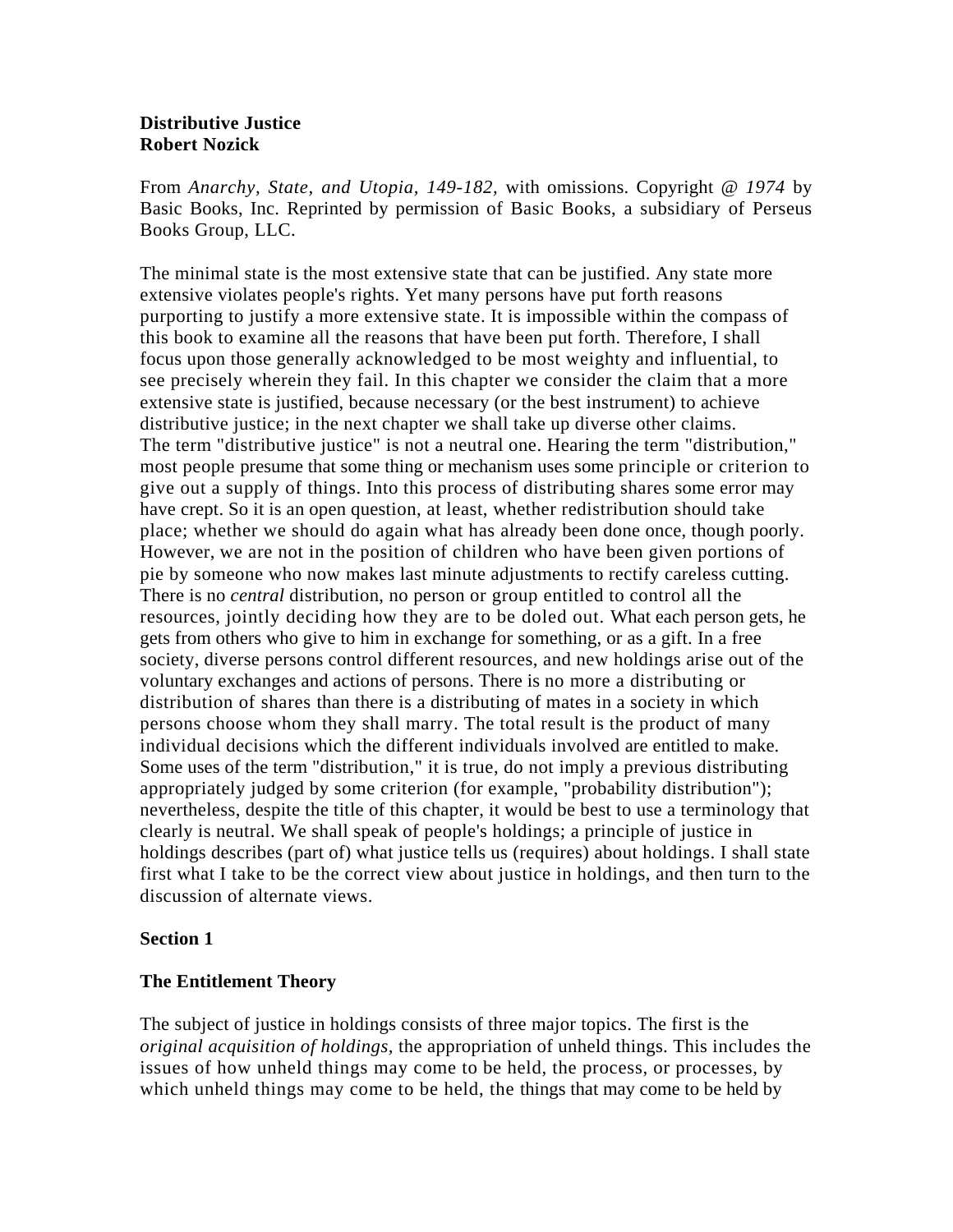these processes, the extent of what comes to be held by a particular process, and so on. We shall refer to the complicated truth about this topic, which we shall not formulate here, as the principle of justice in acquisition. The second topic concerns the *transfer of holdings* from one person to another. By what processes may a person transfer holdings to another? How may a person acquire a holding from another who holds it? Under this topic come general descriptions of voluntary exchange, and gift and (on the other hand) fraud, as well as reference to particular conventional details fixed upon in a given society. The complicated truth about this subject (with placeholders for conventional details) we shall call the principle of justice in transfer. (And we shall suppose it also includes principles governing how a person may divest himself of a holding, passing it into an unheld state.)

If the world were wholly just, the following inductive definition would exhaustively cover the subject of justice in holdings.

- 1. A person who acquires a holding in accordance with the principle of justice in acquisition is entitled to that holding.
- 2. A person who acquires a holding in accordance with the principle of justice in transfer, from someone else entitled to the holding, is entitled to the holding.
- 3. No one is entitled to a holding except by (repeated) applications of 1 and 2.

The complete principle of distributive justice would say simply that a distribution is just if everyone is entitled to the holdings they possess under the distribution.

A distribution is just if it arises from another just distribution by legitimate means. The legitimate means of moving from one distribution to another are specified by the principle of justice in transfer. The legitimate first "moves" are specified by the principle of justice in acquisition. Whatever arises from a just situation by just steps is itself just. The means of change specified by the principle of justice in transfer preserve justice. As correct rules of inference are truth-preserving, and any conclusion deduced via repeated application of such rules from only true premisses is itself true, so the means of transition from one situation to another specified by the principle of justice in transfer are justice-preserving, and any situation actually arising from repeated transitions in accordance with the principle from a just situation is itself just. The parallel between justice-preserving transformations and truth-preserving transformations illuminates where it fails as well as where it holds. That a conclusion could have been deduced by truth-preserving means from premisses that are true suffices to show its truth. That from a just situation a situation *could* have arisen via justice-preserving means does *not* suffice to show its justice. The fact that a thief's victims voluntarily *could* have presented him with gifts does not entitle the thief to his ill-gotten gains. Justice in holdings is historical; it depends upon what actually has happened. We shall return to this point later.

Not all actual situations are generated in accordance with the two principles of justice in holdings: the principle of justice in acquisition and the principle of justice in transfer. Some people steal from others, or defraud them, or enslave them,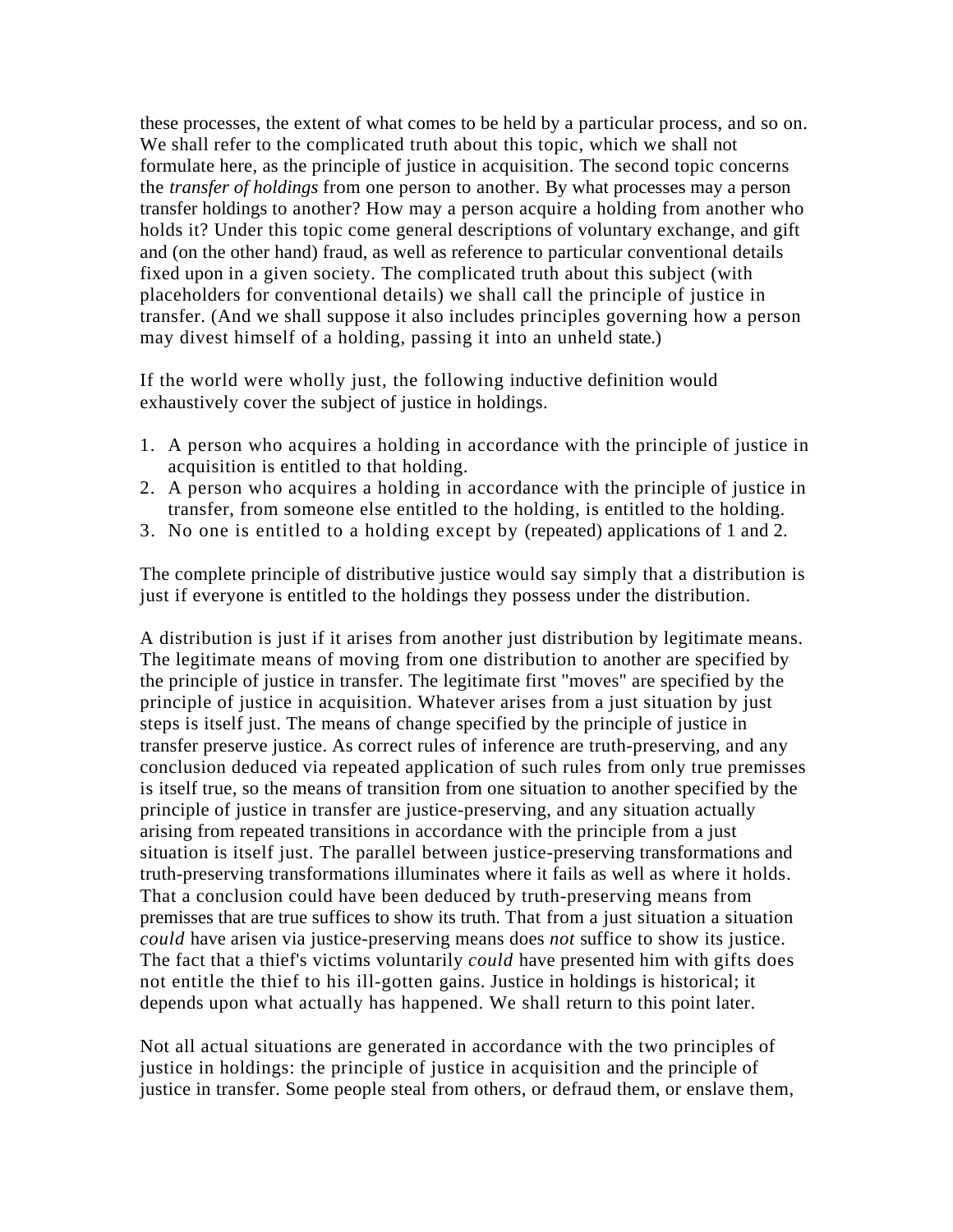seizing their product and preventing them from living as they choose, or forcibly exclude others from competing in exchanges. None of these are permissible modes of transition from one situation to another. And some persons acquire holdings by means not sanctioned by the principle of justice in acquisition. The existence of past injustice (previous violations of the first two principles of justice in holdings) raises the third major topic under justice in holdings: the rectification of injustice in holdings. If past injustice has shaped present holdings in various ways, some identifiable and some not, what now, if anything, ought to be done to rectify these injustices? What obligations do the performers of injustice have toward those whose position is worse than it would have been had the injustice not been done? Or, than it would have been had compensation been paid promptly? How, if at all, do things change if the beneficiaries and those made worse off are not the direct parties in the act of injustice, but, for example, their descendants? Is an injustice done to someone whose holding was itself based upon an unrectified injustice? How far back must one go in wiping clean the historical slate of injustices? What may victims of injustice permissibly do in order to rectify the injustices being done to them, including the many injustices done by persons acting through their government? I do not know of a thorough or theoretically sophisticated treatment of such issues. Idealizing greatly, let us suppose theoretical investigation will produce a principle of rectification. This principle uses historical information about previous situations and injustices done in them (as defined by the first two principles of justice and rights against interference), and information about the actual course of events that flowed from these injustices, until the present, and it yields a description (or descriptions) of holdings in the society. The principle of rectification presumably will make use of its best estimate of subjunctive information about what would have occurred (or a probability distribution over what might have occurred, using the expected value) if the injustice had not taken place. If the actual description of holdings turns out not to be one of the descriptions yielded by the principle, then one of the descriptions yielded must be realized.

The general outlines of the theory of justice in holdings are that the holdings of a person are just if he is entitled to them by the principles of justice in acquisition and transfer, or by the principle of rectification of injustice (as specified by the first two principles). If each person's holdings are just, then the total set (distribution) of holdings is just. To turn these general outlines into a specific theory we would have to specify the details of each of the three principles of justice in holdings: the principle of acquisition of holdings, the principle of transfer of holdings, and the principle of rectification of violations of the first two principles. I shall not attempt that task here (Locke's principle of justice in acquisition is discussed below.)... .

### **How Liberty Upsets Patterns**

It is not clear how those holding alternative conceptions of distributive justice can reject the entitlement conception of justice in holdings. For suppose a distribution favored by one of these non-entitlement conceptions is realized. Let us suppose it is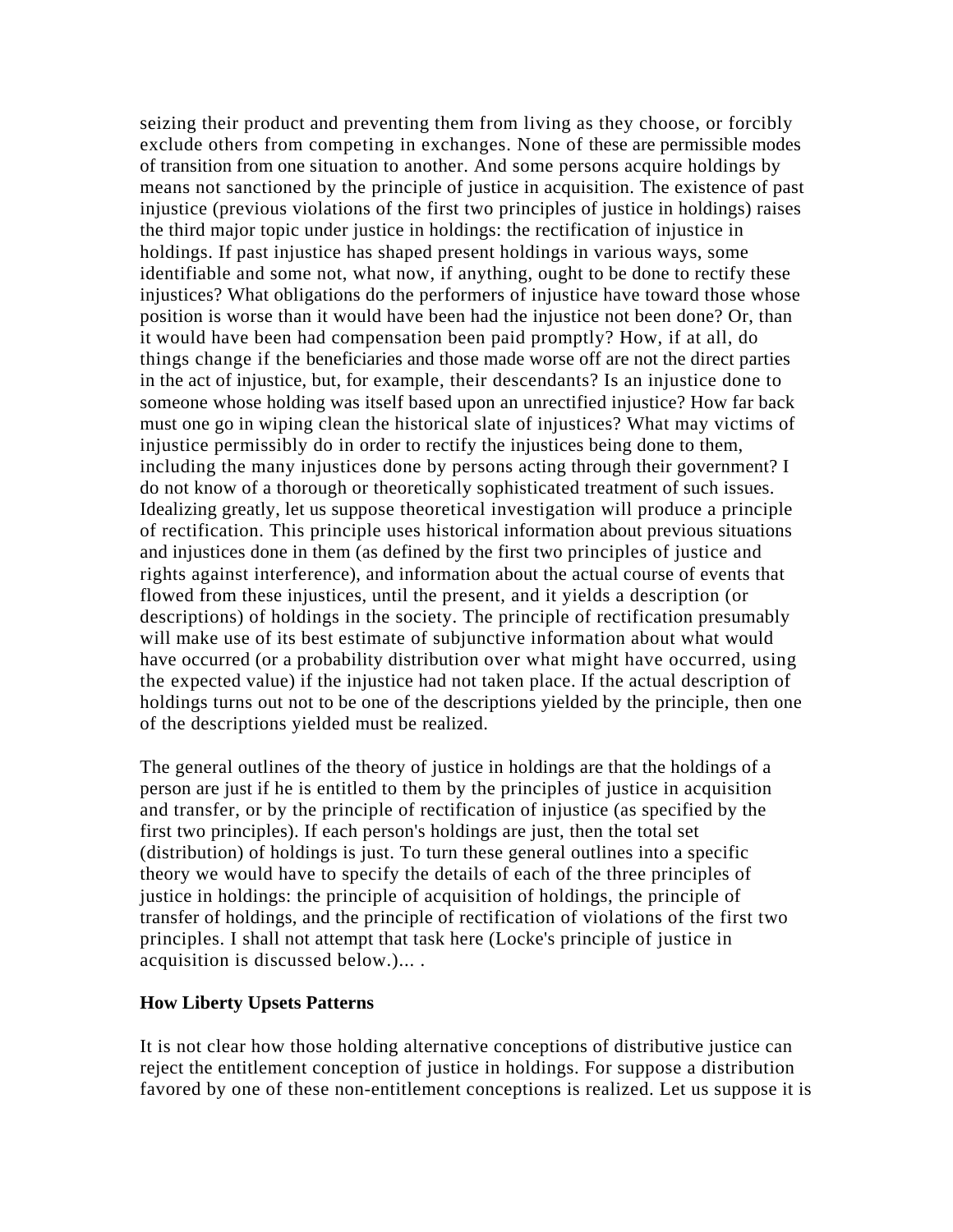your favorite one and let us call this distribution  $D_1$ ; perhaps everyone has an equal share, perhaps shares vary in accordance with some dimension you treasure. Now suppose that Wilt Chamberlain is greatly in demand by basketball teams, being a great gate attraction. (Also suppose contracts run only for a year, with players being free agents.) He signs the following sort of contract with a team: In each home game, twenty-five cents from the price of each ticket of admission goes to him. (We ignore the question of whether he is "gouging" the owners, letting them look out for themselves.) The season starts, and people cheerfully attend his team's games; they buy their tickets, each time dropping a separate twenty-five cents of their admission price into a special box with Chamberlain's name on it. They are excited about seeing him play; it is worth the total admission price to them. Let us suppose that in one season one million persons attend his home games, and Wilt Chamberlain winds up with \$250,000, a much larger sum than the average income and larger even than anyone else has. Is he entitled to this income? Is this new distribution  $D_2$ , unjust? If so, why? There is no question about whether each of the people was entitled to the control over the resources they held in D,; because that was the distribution (your favorite) that (for the purposes of argument) we assumed was acceptable. Each of these persons *chose* to give twenty-five cents of their money to Chamberlain. They could have spent it on going to the movies, or on candy bars, or on copies of *Dissent* magazine, or of *Monthly Review* But they all, at least one million of them, converged on giving it to Wilt Chamberlain in exchange for watching him play basketball. If D, was a just distribution, and people voluntarily moved from it to  $D_2$ , transferring parts of their shares they were given under D, (what was it for if not to do something with?), isn't *D*, also just? If the people were entitled to dispose of the resources to which they were entitled (under D,), didn't this include their being entitled to give it to, or exchange it with, Wilt Chamberlain? Can anyone else complain on grounds of justice? Each other person already has his legitimate share under  $D_1$ . Under  $D_p$  there is nothing that anyone has that anyone else has a claim of justice against. After someone transfers something to Wilt Chamberlain, third parties *still* have their legitimate shares; *their* shares are not changed. By what process could such a transfer among two persons give rise to a legitimate claim of distributive justice on a portion of what was transferred, by a third party who had no claim of justice on any holding of the others *before* the transfer? To cut off objections irrelevant here, we might imagine the exchanges occurring in a socialist society after hours. After playing whatever basketball he does in his daily work, or doing whatever other daily work he does, Wilt Chamberlain decides to put in *overtime* to earn additional money. (First his work quota is set; he works time over that.) Or imagine it is a skilled juggler people like to see, who puts on shows after hours.

Why might someone work overtime in a society in which it is assumed their needs are satisfied? Perhaps because they care about things other than needs. I like to write in books that I read, and to have easy access to books for browsing at odd hours. It would be very pleasant and convenient to have the resources of Widener Library in my back yard. No society, I assume, will provide such resources close to each person who would like them as part of his regular allotment (under *DO.* Thus, persons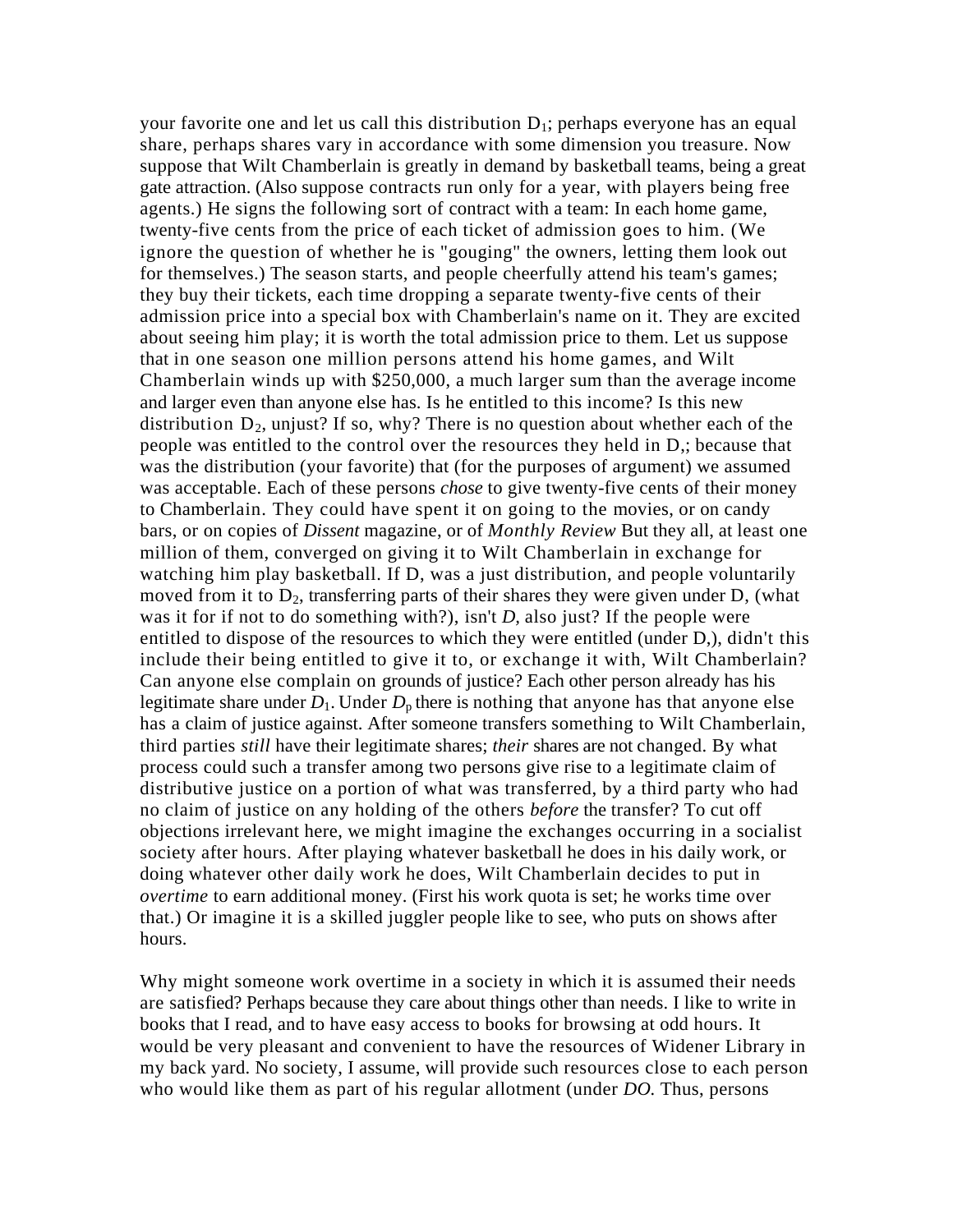either must do without some extra things that they want, or be allowed to do something extra to get some of these things. On what basis could the inequalities that would eventuate be forbidden? Notice also that small factories would spring up in a socialist society, unless forbidden. I melt down some of my personal possessions (under D,) and build a machine out of the material. I offer you, and others, a philosophy lecture once a week in exchange for your cranking the handle on my machine, whose products I exchange for yet other things, and so on. (The raw materials used by the machine are given to me by others who possess them under  $D_1$ , in exchange for hearing lectures.) Each person night participate to gain things over and above their allotment under D,. Some persons even might want to leave their job in socialist industry and work full time in this private sector. I shall say something more about these issues in the next chapter. Here I wish merely to note how private property even in means of production would occur in a socialist society that did not forbid people to use as they wished some of the resources they are given under the socialist distribution  $D_1$ . The socialist society would have to forbid capitalist acts between consenting adults.

The general point illustrated by the Wilt Chamberlain example and the example of the entrepreneur in a socialist society is that no end-state principle of distributional patterned principle of justice can be continuously realized without continuous interference with people's lives. Any favored pattern would be transformed into one unfavored by the principle, by people choosing to act in various ways; for example, by people exchanging goods and services with other people, or giving things to other people, things the transferrers are entitled to under the favored distributional pattern. To maintain a pattern one must either continually interfere to stop people from transferring resources as they wish to, or continually (or periodically) interfere to take from some persons resources that others for some reason chose to transfer to them. (But if some time limit is to be set on how long people may keep resources others voluntarily transfer to them, why let them keep these resources for *any* period of time? Why not have immediate confiscation?) It might be objected that all persons voluntarily will choose to refrain from actions which would upset the pattern. This presupposes unrealistically (1) that all will most want to maintain the pattern (are those who don't, to be "reeducated" or forced to undergo self-criticism"?), (2) that each can gather enough information about his own actions and the ongoing activities of others to discover which of his actions will upset the pattern, and (3) that diverse and far-flung persons can coordinate their actions to dovetail into the pattern. Compare the manner in which the market is neutral among persons' desires, as it reflects and transmits widely scattered information via prices, and coordinates persons' activities.

It puts things perhaps a bit too strongly to say that every patterned (or end-state) principle is liable to be thwarted by the voluntary actions of the individual parties transferring some of their shares they receive under the principle. For perhaps some *very* weak patterns are not so thwarted. Any distributional pattern with any egalitarian component is overturnable by the voluntary actions of individual persons over time; as is every patterned condition with sufficient content so as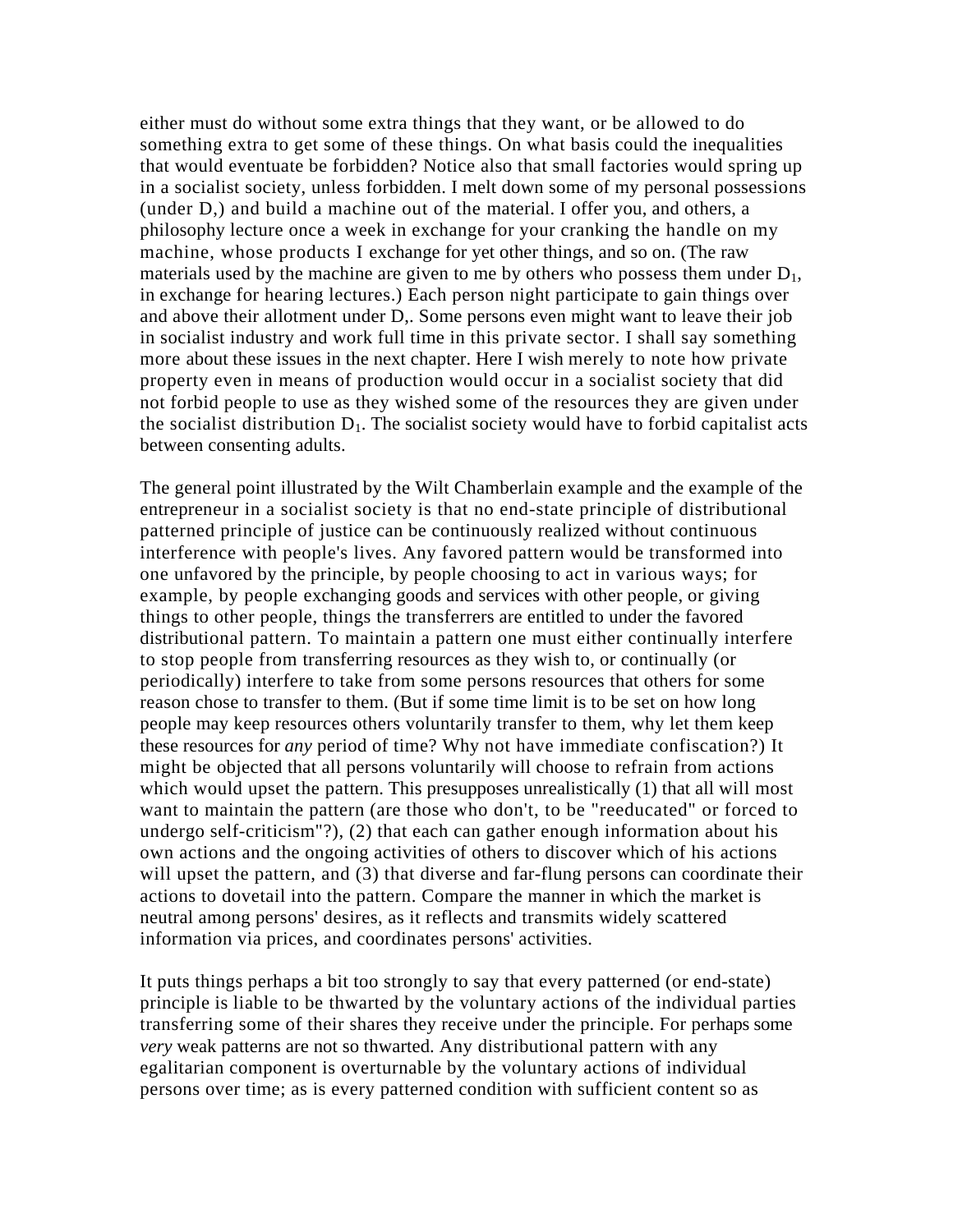actually to have been proposed as presenting the central core of distributive justice. Still, given the possibility that some weak conditions or patterns may not be unstable in this way, it would be better to formulate an explicit description of the kind of interesting and contentful patterns under discussion, and to prove a theorem about their instability. Since the weaker the patterning, the more likely it is that the entitlement system itself satisfies it, a plausible conjecture is that any patterning either is unstable or is satisfied by the entitlement system....

Taxation of earnings from labor is on a par with forced labor. Some persons find this claim obviously true: taking the earnings of *n* hours labor is like taking *n*  hours from the person; it is like forcing the person to work *n* hours for another's purpose. Others find the claim absurd. But even these, *if* they object to forced labor, would oppose forcing unemployed hippies to work for the benefit of the needy. And they would also object to forcing each person to work five extra hours each week for the benefit of the needy. But a system that takes five hours' wages in taxes does not seem to them like one that forces someone to work five hours, since it offers the person forced a wider range of choice in activities than does taxation in kind with the particular labor specified. (But we can imagine a gradation of systems of forced labor, from one that specifies a particular activity, to one that gives a choice among two activities, to ... ; and so on up.) Furthermore, people envisage a system with something like a proportional tax on everything above the amount necessary for basic needs. Some think this does not force someone to work extra hours, since there is no fixed number of extra hours he is forced to work, and since he can avoid the tax entirely by earning only enough to cover his basic needs. This is a very uncharacteristic view of forcing for those who *also* think people are forced to do something *whenever* the alternatives they face are considerably worse. However, *neither view is* correct. The fact that others intentionally intervene, in violation of a side constraint against aggression, to threaten force to limit the alternatives, in this case to paying taxes or (presumably the worse alternative) bare subsistence, makes the taxation system one of forced labor and distinguishes it from other cases of limited choices which are not forcings.

The man who chooses to work longer to gain an income more than sufficient for his basic needs prefers some extra goods or services to the leisure and activities he could perform during the possible nonworking hours; whereas the man who chooses not to work the extra time prefers the leisure activities to the extra goods or services he could acquire by working more. Given this, if it would be illegitimate for a tax system to seize some of a man's leisure (forced labor) for the purpose of serving the needy, how can it be legitimate for a tax system to seize some of a man's goods for that purpose? Why should we treat the man whose happiness requires certain material goods or services differently from the man whose preferences and desires make such goods unnecessary for his happiness? Why should the man who prefers seeing a movie (and who has to earn money for a ticket) be open to the required call to aid the needy, while the person who prefers looking at a sunset (and hence need earn no extra money) is not? Indeed, isn't it surprising that redistributionists choose to ignore the man whose pleasures are so easily attainable without extra labor, while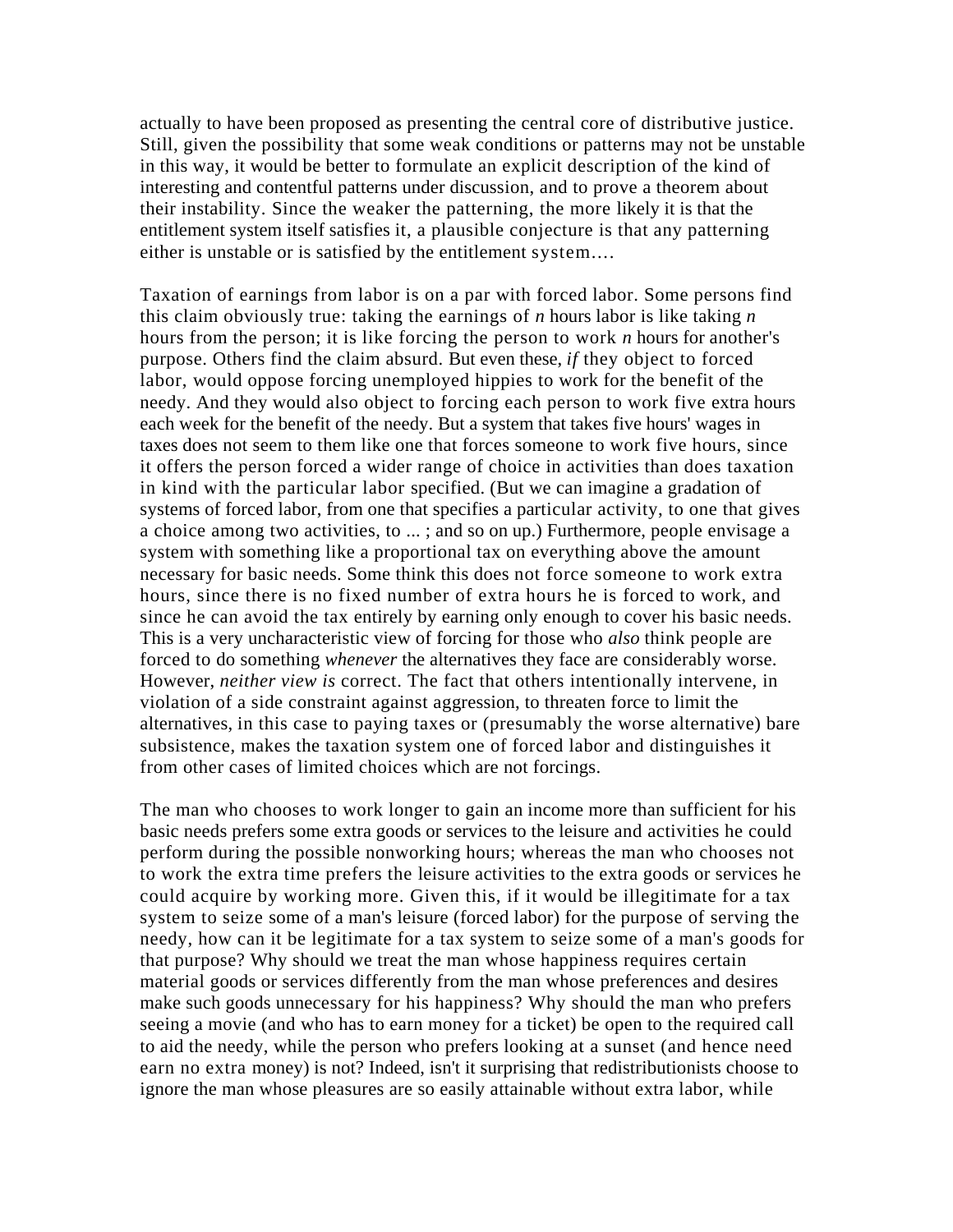adding yet another burden to the poor unfortunate who must work for his pleasures? If anything, one would have expected the reverse. Why is the person with the nonmaterial or nonconsumption desire allowed to proceed unimpeded to his most favored feasible alternative, whereas the man whose pleasures or desires involve material things and who must work for extra money (thereby serving whomever considers his activities valuable enough to pay him) is constrained in what he can realize? ...

## **Locke's Theory of Acquisition**

Before we turn to consider other theories of justice in detail, we must introduce an additional bit of complexity into the structure of the entitlement theory. This is best approached by considering Locke's attempt to specify a principle of justice in acquisition. Locke views property rights in an unowned object as originating through someone's mixing his labor with it. This gives rise to many questions. What are the boundaries of what labor is mixed with? If a private astronaut clears a place on Mars, has he mixed his labor with (so that he comes to own) the whole planet, the whole uninhabited universe, or just a particular plot? Which plot does an act bring under ownership? The minimal (possibly disconnected) area such that an act decreases entropy in that area, and not elsewhere? Can virgin land (for the purposes of ecological investigation by high-flying airplane) come under ownership by a Lockean process? Building a fence around a territory presumably would make one the owner of only the fence (and the land immediately underneath it).

Why does mixing one's labor with something make one the owner of it? Perhaps because one owns one's labor, and so one comes to own a previously unowned thing that becomes permeated with what one owns. Ownership seeps over into the rest. But why isn't mixing what I own with what I don't own a way of losing what I own rather than a way of gaining what I don't? If I own a can of tomato juice and spill it in the sea so that its molecules (made radioactive, so I can check this) mingle evenly throughout the sea, do I thereby come to own the sea, or have I foolishly dissipated my tomato juice? Perhaps the idea, instead, is that laboring on something improves it and makes it more valuable; and anyone is entitled to own a thing whose value he has created. (Reinforcing this, perhaps, is the view that laboring is unpleasant. If some people made things effortlessly, as the cartoon characters in *The Yellow Submarine* trail flowers in their wake, would they have lesser claim to their own products whose making didn't cost them anything?) Ignore the fact that laboring on something may make it less valuable (spraying pink enamel paint on a piece of driftwood that you have found). Why should one's entitlement extend to the whole object rather than just to the *added value* one's labor has produced? (Such reference to value might also serve to delimit the extent of ownership; for example, substitute "increases the value of" for "decreases entropy in" in the above entropy criterion.) No workable or coherent value-added property scheme has yet been devised, and any such scheme presumably would fall to objections (similar to those) that fell the theory of Henry George.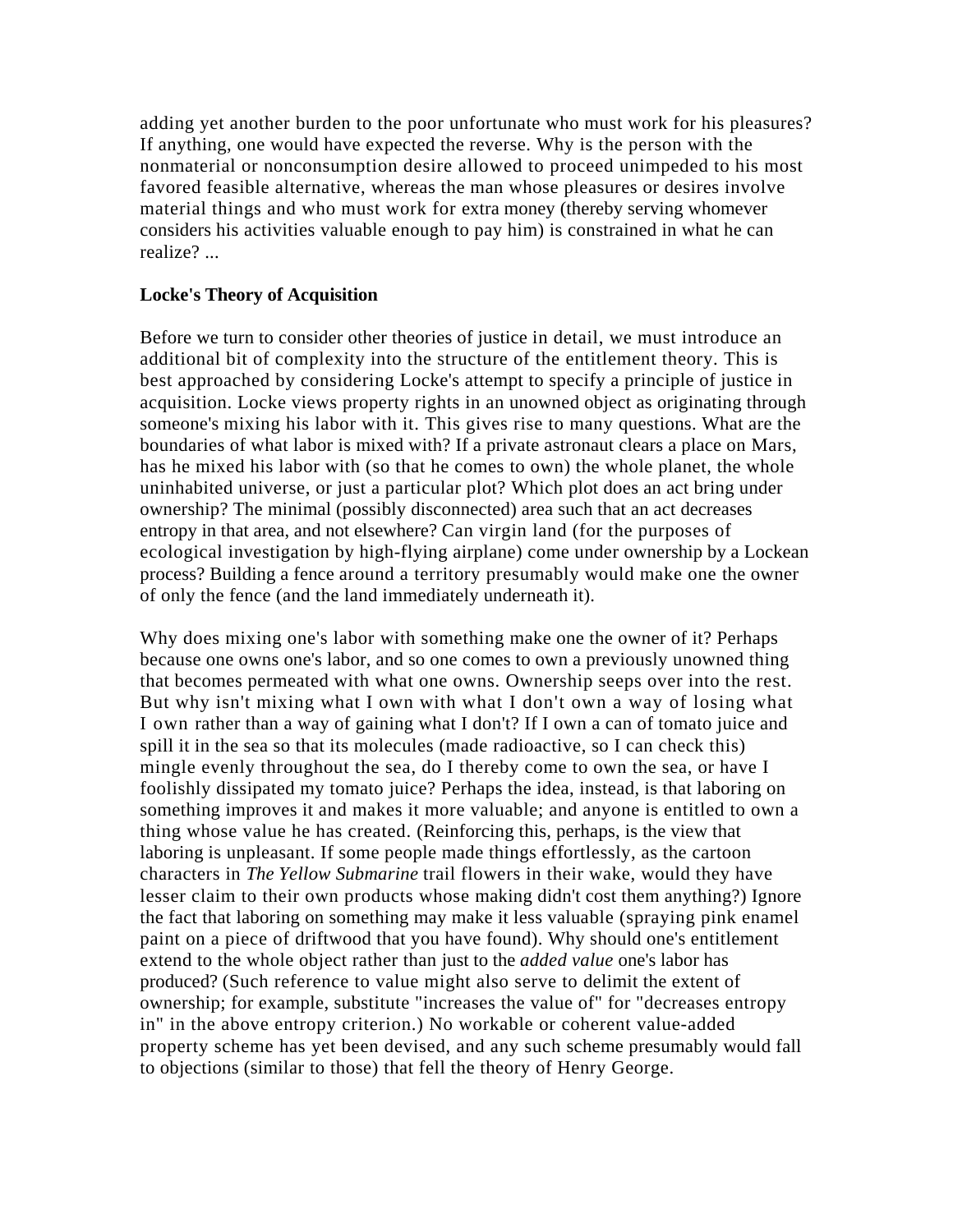It will be implausible to view improving an object as giving full ownership to it, if the stock of unowned objects that might be improved is limited. For an object's coming under one person's ownership changes the situation of all others. new idea must convince to try it out; private property enables people to decide on the pattern and types of risks they wish to bear, leading to specialized types of risk bearing; private property protects future persons by leading some to hold back resources from current consumption for future markets; it provides alternate sources of employment for unpopular persons who don't have to convince any one person or small group to hire them, and so on. These considerations enter a Lockean theory to support the claim that appropriation of private property satisfies the intent behind the "enough and as good left over" proviso, *not* as a utilitarian justification of property. They enter to rebut the claim that because the proviso is violated no natural right to private property can arise by a Lockean process. The difficulty in working such an argument to show that the proviso is satisfied is in fixing the appropriate base line for comparison. Lockean appropriation makes people no worse off than they would be *how?* This question of fixing the baseline needs more detailed investigation than we are able to give it here. It would be desirable to have an estimate of the general economic importance of original appropriation in order to see how much leeway there is for differing theories of appropriation and of the location of the baseline. Perhaps this importance can be measured by the percentage of all income that is based upon untransformed raw materials and given resources (rather than upon human actions), mainly rental income representing the unimproved value of land, and the price of raw material *in situ,* and by the percentage of current wealth which represents such income in the past.

We should note that it is not only persons favoring *private* property who need a theory of how property rights legitimately originate. Those believing in collective property, for example those believing that a group of persons living in an area jointly own the territory, or its mineral resources, also must provide a theory of how such property rights arise; they must show why the persons living there have rights to determine what is done with the land and resources there that persons living elsewhere don't have (with regard to the same land and resources).

#### **The Proviso**

Whether or not Locke's particular theory of appropriation can be spelled out so as to handle various difficulties, I assume that any adequate theory of justice in acquisition will contain a proviso similar to the weaker of the ones we have attributed to Locke. A process normally giving rise to a permanent bequeathable property right in a previously unowned thing will not do so if the position of others no longer at liberty to use the thing is thereby worsened. It is important to specify *this*  particular mode of worsening the situation of others, for the proviso does not encompass other modes. It does not include the worsening due to more limited opportunities to appropriate (the first way above, corresponding to the more stringent condition), and it does not include how I "worsen" a seller's position if I appropriate materials to make some of what he is selling, and then enter into competition with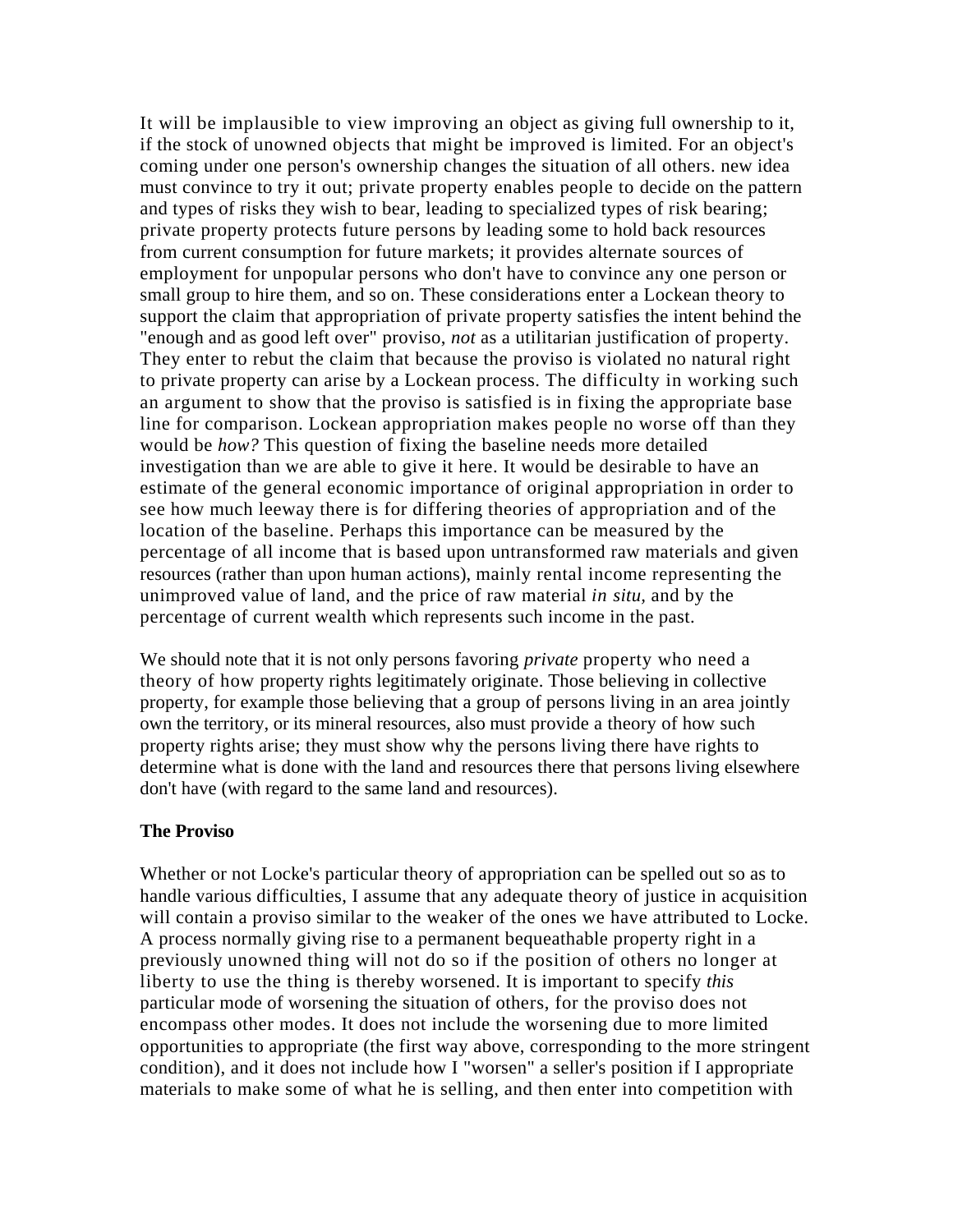him. Someone whose appropriation otherwise would violate the proviso still may appropriate provided he compensates the others so that their situation is not thereby worsened; unless he does compensate these others, his appropriation will violate the proviso of the principle of justice in acquisition and will be an illegitimate one. A theory of appropriation incorporating this Lockean proviso will handle correctly the cases (objections to the theory lacking the proviso) where someone appropriates the total supply of something necessary for life.

A theory which includes this proviso in its principle of justice in acquisition must also contain a more complex principle of justice in transfer. Some reflection of the proviso about appropriation constrains later actions. If my appropriating all of a certain substance violates the Lockean proviso, then so does my appropriating some and purchasing all the rest from others who obtained it without otherwise violating the Lockean proviso. If the proviso excludes someone's appropriating all the drinkable water in the world, it also excludes his purchasing it all. (More weakly, and messily, it may exclude his charging certain prices for some of his supply.) This proviso (almost?) never will come into effect; the more someone acquires of a scarce substance which others want, the higher the price of the rest will go, and the more difficult it will become for him to acquire it all. But still, we can imagine, at least, that something like this occurs: someone makes simultaneous secret bids to the separate owners of a substance, each of whom sells assuming he can easily purchase more from the other owners; or some natural catastrophe destroys all of the supply of something except that in one person's possession. The total supply could not be permissibly appropriated by one person at the beginning. His later acquisition of it all does not show that the original appropriation violated the proviso (even by a reverse argument similar to the one above that tried to zip back from Zto A). Rather, it is the combination of the original appropriation *plus* all the later transfers and actions that violates the Lockean proviso.

Each owner's title to his holding includes the historical shadow of the Lockean proviso on appropriation. This excludes his transferring it into an agglomeration that does violate the Lockean proviso and excludes his using it in a way, in coordination with others or independently of them, so as to violate the proviso by making the situation of others worse than their baseline situation. Once it is known that someone's ownership runs afoul of the Lockean proviso, there are stringent limits on what he may do with (what it is difficult any longer unreservedly to call) "his property." Thus a person may not appropriate the only water hole in a desert and charge what he will. Nor may he charge what he will if he possesses one, and unfortunately it happens that all the water holes in the desert dry up, except for his. This unfortunate circumstance, admittedly no fault of his, brings into operation the Lockean proviso and limits his property rights. Similarly, an owner's property right in the only island in an area does not allow him to order a castaway from a shipwreck off his island as a trespasser, for this would violate the Lockean proviso…

The fact that someone owns the total supply of something necessary for others to stay